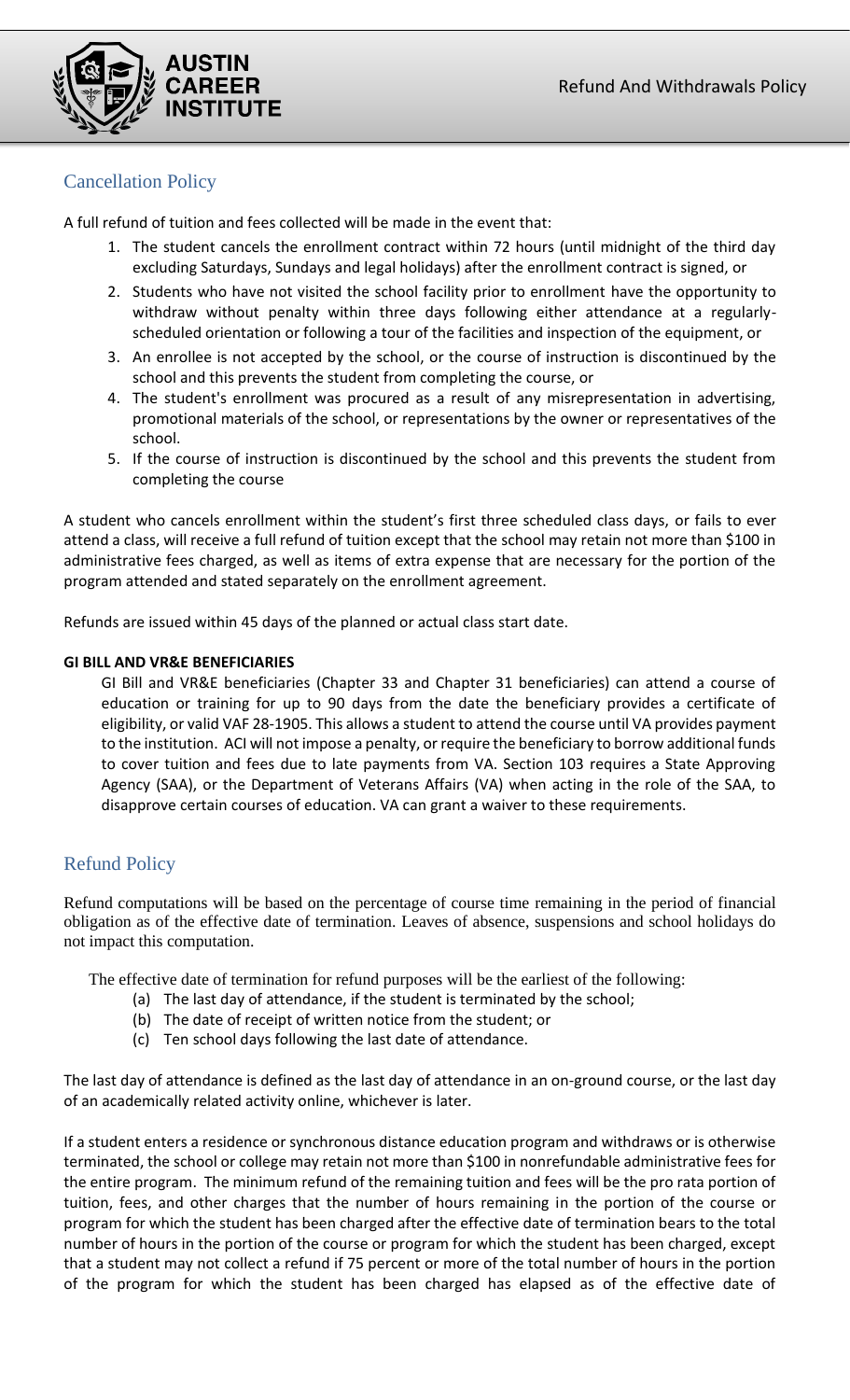## termination.<sup>1</sup>

Refunds for items of extra expense to the student, such as books, tools, or other supplies should be handled separately from refund of tuition and other academic fees. The student will not be required to purchase instructional supplies, books and tools until such time as these materials are required. Once these materials are purchased, no refund will be made. For full refunds, the school can withhold costs for these types of items from the refund as long as they were necessary for the portion of the program attended and separately stated in the enrollment agreement. Any such items not required for the portion of the program attended must be included in the refund.

A student who withdraws for a reason unrelated to the student's academic status after the 75 percent completion mark and requests a grade at the time of withdrawal shall be given a grade of "incomplete" and permitted to re-enroll in the course or program during the 12-month period following the date the student withdrew without payment of additional tuition for that portion of the course or program.

*A full or partial refund may also be due in other circumstances of program deficiencies or violations of requirements for career schools and colleges.*

# Refund policy for Seminars:

- 1. Refund computations will be based on the period of enrollment computed on basis of course time (clock hours).
- 2. The effective date of termination for refund purposes will be the earliest of the following:
	- (a) the last date of attendance; or
	- (b) the date of receipt of written notice from the student.
- 3. If tuition and fees are collected in advance of entrance, and the student does not enter school, not more than \$100 shall be retained by the school.
- 4. If the student fails to enter the program, withdraws, or is discontinued at any time before completion of the program, the student will be refunded the pro rata portion of tuition, fees, and other charges that the number of class hours remaining in the program after the effective date of termination bears to the total number of class hours in the program.
- 5. A full refund of all tuition and fees is due in each of the following cases:
	- (a) an enrollee is not accepted by the school;
	- (b) if the program of instruction is discontinued by the school and this prevents the student from completing the program; or
	- (c) if the student's enrollment was procured as a result of any misrepresentation in advertising, promotional materials of the school, or misrepresentations by the owner or representatives of the school.

# REFUND POLICY FOR STUDENTS CALLED TO ACTIVE MILITARY SERVICE

A student of ACI who withdraws from ACI as a result of being called to active duty in a military service of the United States or the Texas National Guard may elect one of the following options for each program in which the student is enrolled:

- (a) If tuition and fees are collected in advance of the withdrawal, a pro rata refund of any tuition, fees, or other charges paid by the student for the program and a cancellation of any unpaid tuition, fees, or other charges owed by the student for the portion of the program the student does not complete following withdrawal; or
- (b) A grade of incomplete with the designation "withdrawn-military" for the courses in the program, other than courses for which the student has previously received a grade on the student's transcript, and the right to re-enroll in the program, or a substantially equivalent program if that program is no longer available, not later than the first anniversary of the date the student is discharged from active military duty without payment of additional tuition, fees, or other charges for the program other than any previously unpaid balance of the original tuition, fees, and charges for books for the program; or
- (c) The assignment of an appropriate final grade or credit for the courses in the program, but only if the instructor or instructors of the program determine that the student has:
	- (1) Satisfactorily completed at least 90 percent of the required coursework for the

<sup>&</sup>lt;sup>1</sup> More simply, the refund is based on the precise number of course time hours the student has paid for, but not yet used, at the point of termination, up to the 75% completion mark, after which no refund is due. Form PS-1040R provides the precise calculation.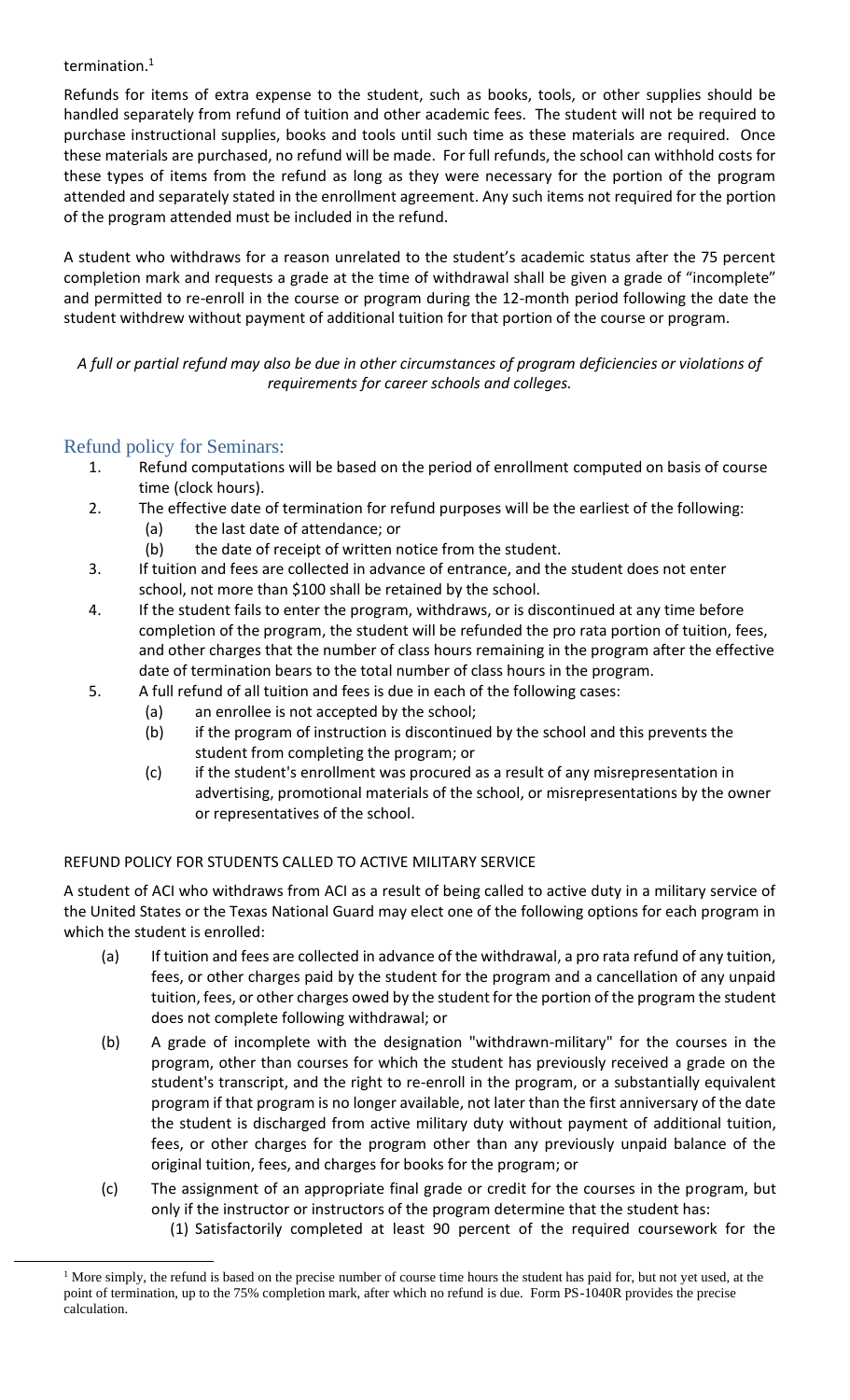program; and

(2) Demonstrated sufficient mastery of the program material to receive credit for completing the program.

The payment of refunds will be totally completed such that the refund instrument has been negotiated or credited into the proper account(s), within 45 days after the effective date of termination.

The Institutional Withdrawal Settlement Policy calculation will be performed after the Return of Title IV calculations has been completed, determining the Title IV earned by the student and school. See policy below.

# **RETURN OF TITLE IV, HEA POLICY**

When you apply for financial aid, you sign a statement that you will use the funds for educational purposes only. Therefore, if you withdraw before completing your program, a portion of the funds you received may have to be returned. Austin Career Institute will calculate the amount of tuition to be returned to the Title IV, HEA Federal fund programs according to the policies listed below.

#### **RETURN TO TITLE IV FUNDS POLICY**

This policy applies to students who **withdraw officially, unofficially or fail to return from a Leave of Absence or are dismissed from enrollment** at Austin Career Institute. It is separate and distinct from the Austin Career Institute refund policy. (Refer to Austin Career Institute's Refund Policy.)

The calculated amount of the Return of Title IV, HEA (R2T4) funds that are required for the students affected by this policy are determined according to the following definitions and procedures as prescribed by regulations.

The amount of Title IV, HEA aid earned is based on the amount of time a student spent in academic attendance and the total aid received; it has no relationship to the student's incurred institutional charges. Because these requirements deal only with Title IV, HEA funds, the order of return of **unearned** funds do not include funds from sources other than the Title IV, HEA programs.

Title IV, HEA funds are awarded to the student under the assumption that they will attend school for the entire period for which the aid is awarded. When student withdraws, they may no longer be eligible for the full amount of Title IV, HEA funds that were originally scheduled to be received. Therefore, the amount of Federal funds earned must be determined. If the amount disbursed is greater than the amount earned, unearned funds must be returned.

The institution has 45 days from the date that the institution determines that the student withdrew to return all unearned funds for which it is responsible. The school is required to notify the student if they owe a repayment via written notice.

The school must advise the student or parent that they have 14 calendar days from the date that the school sent the notification to accept a post-withdraw disbursement. If a response is not received from the student or parent within the allowed time frame or the student declines the funds, the school will return any earned funds that the school is holding to the Title IV, HEA programs.

#### **"Official" Withdrawal from the School**

A student is considered to be "Officially" withdrawn on the date the student notifies the Financial Aid Director or School Director, in writing, of their intent to withdraw. The date of the termination for return and refund purposes will be the earliest of the following for official withdrawal:

- 1. Date student provided official notification of intent to withdraw, in writing or orally.
- 2. Date the student began the withdrawal from Austin Career Institute records. A student is allowed to rescind their notification in writing and continue the program. If the student subsequently drops, the student's withdrawal date is the original date of notification of intent to withdraw.

Upon receipt of the official withdrawal information, Austin Career Institute will complete the following:

1. Determine the student's last date of attendance as of the last recorded date of academic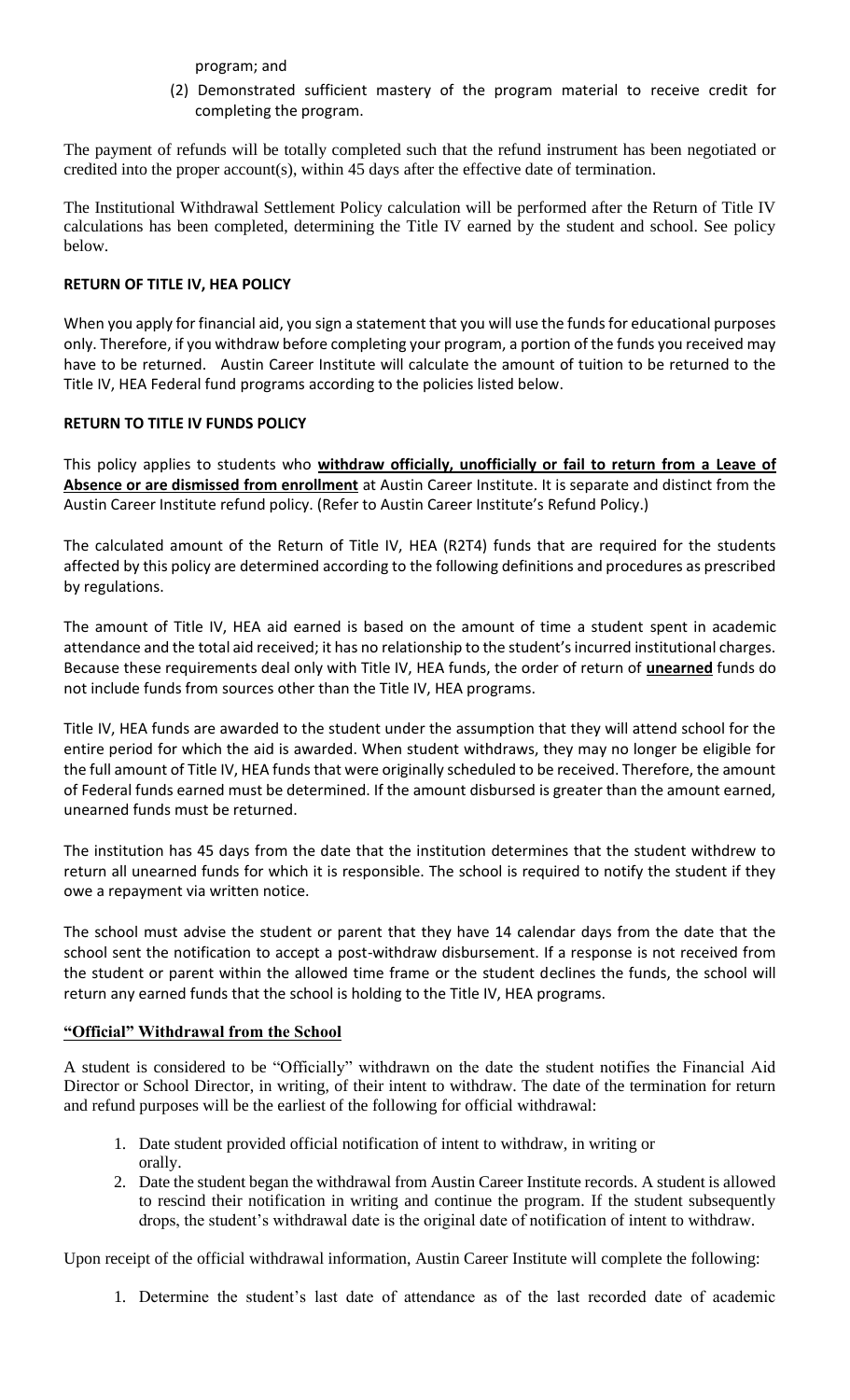attendance on the school's attendance record;

2. Two calculations are performed:

a. The student's ledger card and attendance record are reviewed to determine the calculation of Return of Title IV, HEA funds the student has earned, and if any, the amount of Title IV funds for which the school is responsible. Returns made to the Federal Funds Account are calculated using the Department's Return of Title IV, HEA Funds Worksheets, scheduled attendance and are based upon the payment period.

- b. Calculate the school's refund requirement (see school refund calculation)
- 3. The student's grade record will be updated to reflect their final grade.
- 4. Austin Career Institute will return the amount for any unearned portion of the Title IV funds for which the school is responsible within 45 days of the date the official notice was provided.
- 5. The will provide the student with a letter explaining the Title IV, HEA requirements:

a. The amount of Title IV assistance the student has earned. This amount is based upon the length of time the student was enrolled in the program based on scheduled attendance and the amount of funds the student received.

b. Any returns that will be made to the Title IV, HEA Federal program on the student's behalf as a result of exiting the program. If a student's scheduled attendance is more than 60% of the payment period, he/she is considered to have earned 100% of the Federal funds received for the payment period. In this case, no funds need to be returned to the Federal funds.

c. Advise the student of the amount of unearned Federal funds and tuition and fees that the student must return, if applicable.

6. Supply the student with ledger card record noting outstanding balance due to the school and the available methods of payment. A copy of the completed worksheet, check, letter and final ledger card will be kept in the student's file.

In the event a student decides to rescind their official notification to withdraw, the student must provide a signed and dated written statement that they are continuing their program of study and intends to complete the payment period. Title IV, HEA assistance will continue as originally planned. If the student subsequently fails to attend or ceases attendance without completing the payment period, the student's withdrawal date is the original date of notification of intent to withdraw.

## **Unofficial Withdrawal from School**

In the event that the school unofficially withdraws a student from school, the School Director and/or Admissions Director must complete the Withdrawal Form using the last date of attendance as the drop date.

Any student that does not provide official notification of their intent to withdraw and is absent for more than 10 days (14 consecutive calendar days), will be subject to termination and considered to have unofficially withdrawn.

Within one week of the student's last date of academic attendance, the following procedures will take place:

1. The education office will make three attempts to notify the student regarding their enrollment status;

2. Determine and record the student's last date of attendance as the last recorded date of academic attendance on the attendance record;

3. The student's withdrawal date is determined as the date the day after 14 consecutive calendar days of absence;

4. Notify the student in writing of their failure to contact the school and attendance status resulting in the current termination of enrollment;

5. Austin Career Institute calculates the amount of Federal funds the student has earned, and, if any, the amount of Federal funds for which the school is responsible;

6. Calculate the school's refund requirement (see school refund calculation); 7. Austin Career Institute's Executive Financial Director will return to the Federal fund programs any unearned portion of Title IV funds for which the school is responsible within 45 days of the date the withdrawal determination was made and note return on the student's ledger card.

8. If applicable, Austin Career Institute will provide the student with a refund letter explaining Title IV requirements:

a) The amount of Title IV aid the student has earned based upon the length of time the student was enrolled and scheduled to attend in the program, and the amount of aid the student received b) Advise the student in writing of the amount of unearned Title IV aid and tuition and fees that they must return, if applicable

c) Supply the student with a final student ledger card showing outstanding balance due the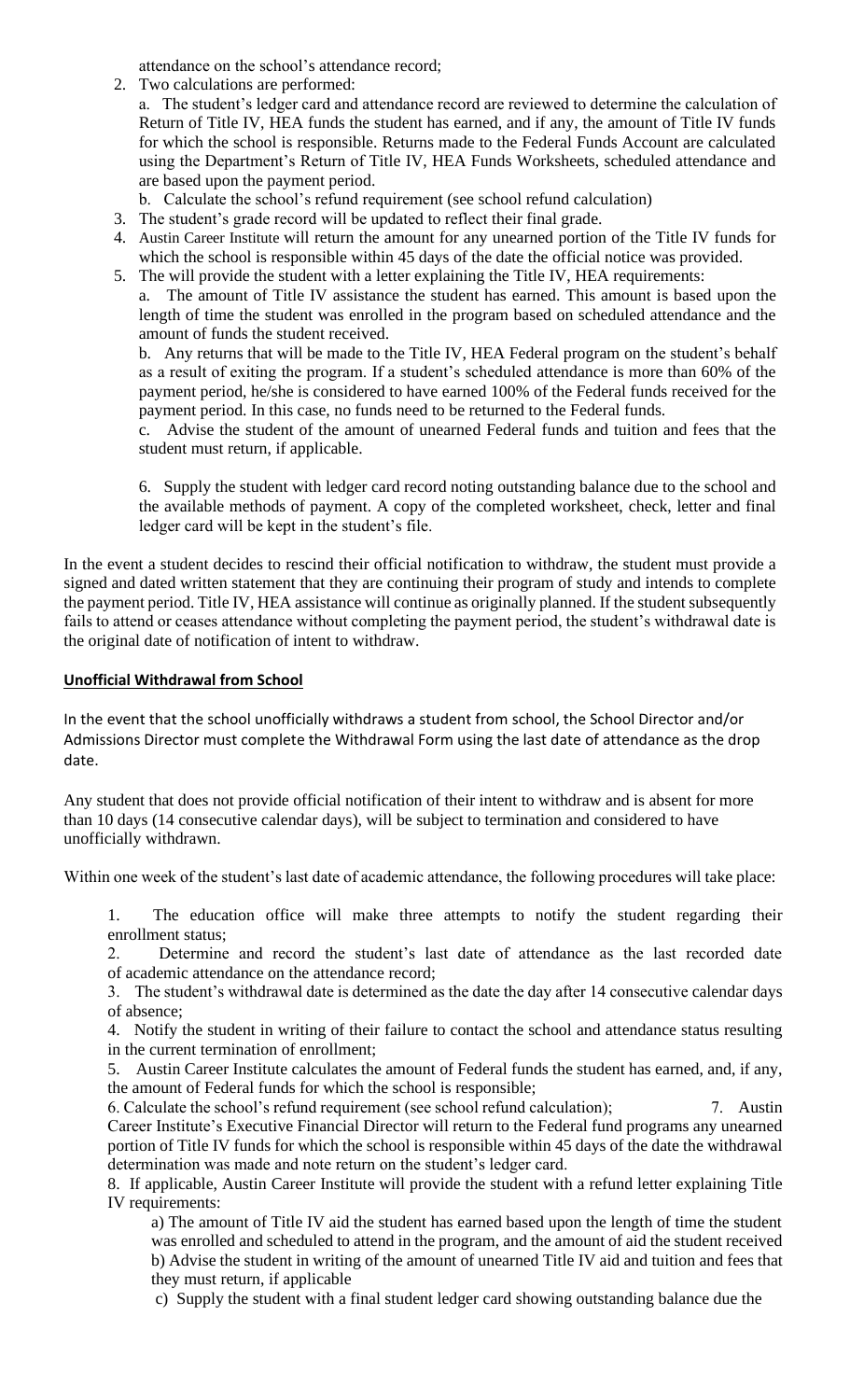school and the available methods of payment. 9. A copy of the completed worksheet, check, letter, and final ledger card will be kept in the student's file.

## **Disbursement Restrictions – 30 Day, First time, First Year Undergraduate Students**

There are some Title IV, HEA funds that the student was scheduled to receive that cannot be disbursed to them once they withdraw because of other eligibility requirements.

For example, if they are a first-time, first-year undergraduate student and they have not completed the first 30 days of their program before they withdraw, they will not receive any Direct Loan funds that they would have received had they remained enrolled past the 30th day.

#### **Earned AID:**

Title IV, HEA aid is earned in a prorated manner on a per diem basis (calendar days or clock hours) up to the 60% point in the payment period. Title IV, HEA aid is viewed as 100% earned after that point in time. A copy of the worksheet used for this calculation can be requested from the financial aid director.

#### **Withdraw Before 60%**

The institution must perform a R2T4 to determine the amount of earned aid through the 60% point in each payment period or period of enrollment. The institution will use the Department of Educations prorate schedule to determine the amount of the R2T4 funds the student has earned at the time of withdraw.

#### **Withdraw After 60%**

After the 60% point in the payment period or period of enrollment, a student has earned 100% of the Title IV, HEA funds he or she was scheduled to receive during this period. The institution must still perform a R2T4 to determine the amount of aid that the student has earned.

Austin Career Institute measures progress in Clock Hours, and uses the payment period for the period of calculation.

#### **The Calculation Formula:**

Determine the amount of Title IV, HEA aid that was disbursed plus Title IV, HEA aid that could have been disbursed.

Calculate the percentage of Title IV, HEA aid earned:

a) Divide the number of clock hours scheduled to be completed in the payment period as of the last date of attendance in the payment period by the total clock hours in the payment period.

> HOURS SCHEDULED TO COMPLETE TOTAL HOURS IN PERIOD = % EARNED

- b) If this percentage is greater than 60%, the student earns 100%.
- c) If this percent is less than or equal to 60%, proceed with calculation.

Percentage earned from (multiplied by) Total aid disbursed or could have been disbursed = AMOUNT STUDENT EARNED.

Subtract the Title IV aid earned from the total disbursed = AMOUNT TO BE RETURNED.

100% minus percent earned = UNEARNED PERCENT

Unearned percent (multiplied by) total institutional charges for the period = AMOUNT DUE FROM THE SCHOOL.

If the percent of Title IV aid disbursed is greater than the percent unearned (multiplied by) institutional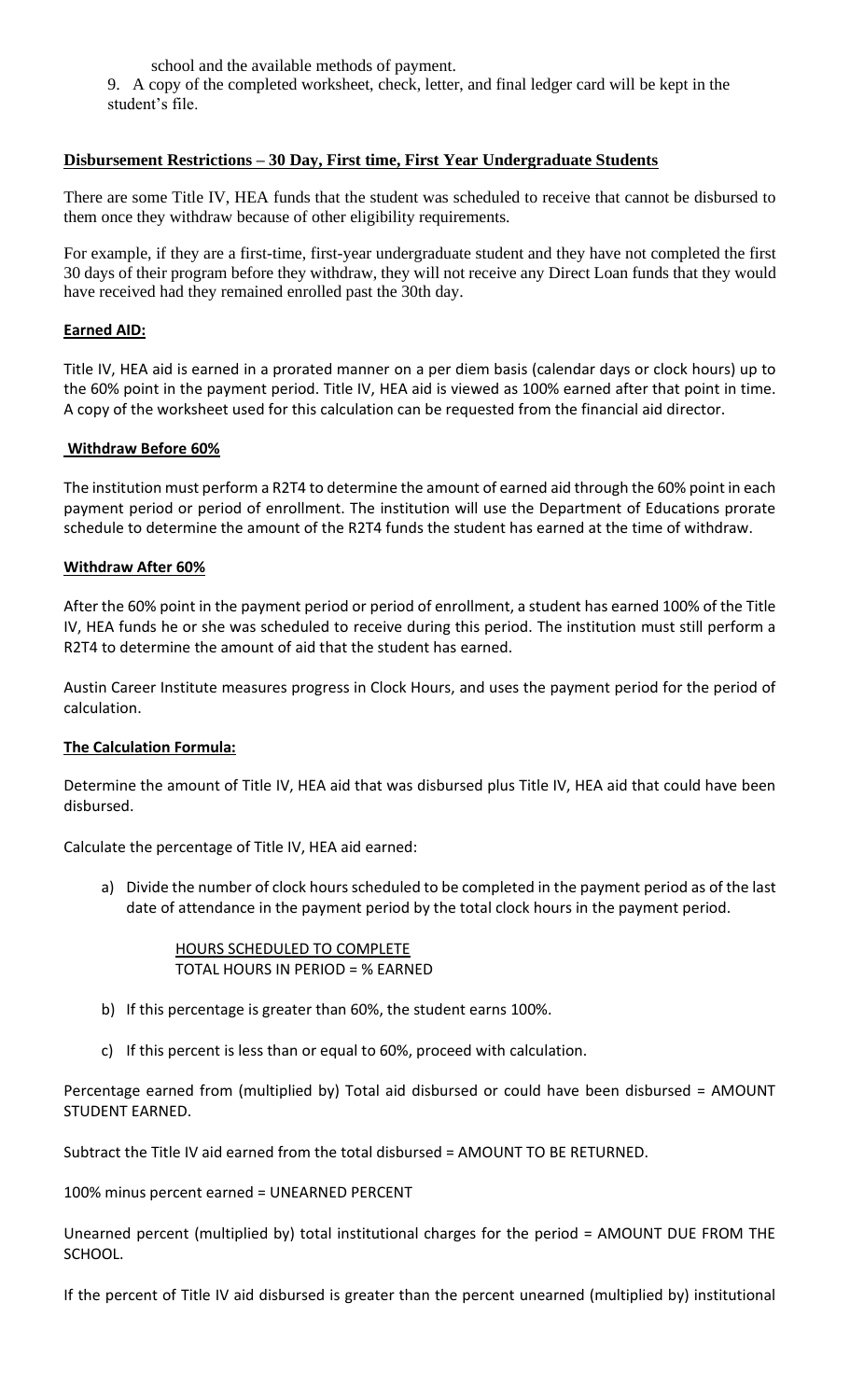charges for the period, the amount disbursed will be used in place of the percent unearned.

If the percent unearned (multiplied by) institutional charges for the period is less than the amount due from the school, the student must return or repay one-half of the remaining unearned Federal Pell Grant.

Student is not required to return the overpayment if this amount is equal to or less than 50% of the total grant assistance that was disbursed /or could have been disbursed. The student is also not required to return an overpayment if the amount is \$50 or less.

Austin Career Institute will issue a grant overpayment notice to the student within 30 days from the date the school's determination that student withdrew, giving student 45 days to either:

1. Repay the overpayment in full to Austin Career Institute, or Sign a repayment agreement with the U.S. Department of Education.

# **Order of Return**

Austin Career Institute is authorized to return any excess funds after applying them to current outstanding Cost of Attendance (COA) charges. A copy of the Institutional R2T4 work sheet performed on the student's behalf is available through the office upon student request.

In accordance with Federal regulations, when Title IV, HEA financial aid is involved, the calculated amount of the R2T4 Funds is allocated in the following order:

- Unsubsidized Direct Stafford loans (other than PLUS loans)
- Subsidized Direct Stafford loans
- Parent Plus loans received on behalf of the student
- Direct PLUS loans received on behalf of the student
- Federal Pell Grants for which a Return is required
- Iraq and Afghanistan Service Grant for which a Return is required
- Federal Supplemental Educational Opportunity Grant
- Other Title IV, HEA assistance

#### **Post-Withdrawal Disbursement**

If the student did not receive all of the funds that they earned, they may be due a post-withdrawal disbursement. If the post-withdrawal disbursement includes loan funds, Austin Career Institute must get the student's permission before it can disburse them. The student may choose to decline some or all of the loan funds so that they don't incur additional debt. Austin Career Institute may automatically use all or a portion of the student's post-withdrawal disbursement of grant funds for tuition, and fees (as contracted with the student).

Austin Career Institute needs the student's permission to use the post-withdrawal grant disbursement for all other school charges. If the student does not give their permission (some schools ask for this when students enroll), they will be offered the funds. However, it may be in the student's best interest to allow Austin Career Institute to keep the funds to reduce the student's debt at the school.

#### **Time frame for returning an unclaimed Title IV, HEA credit balance**

If a school attempts to disburse the credit balance by check and the check is not cashed, the school must return the funds no later than 240 days after the date the school issued the check.

If a check is returned to a school or an EFT is rejected, the school may make additional attempts to disburse the funds, provided that those attempts are made not later than 45 days after the funds were returned or rejected. When a check is returned or EFT is rejected and the school does not make another attempt to disburse the funds, the funds must be returned before the end of the initial 45-day period.

The school must cease all attempts to disburse the funds and return them no later than 240 days after the date it issued the first check.